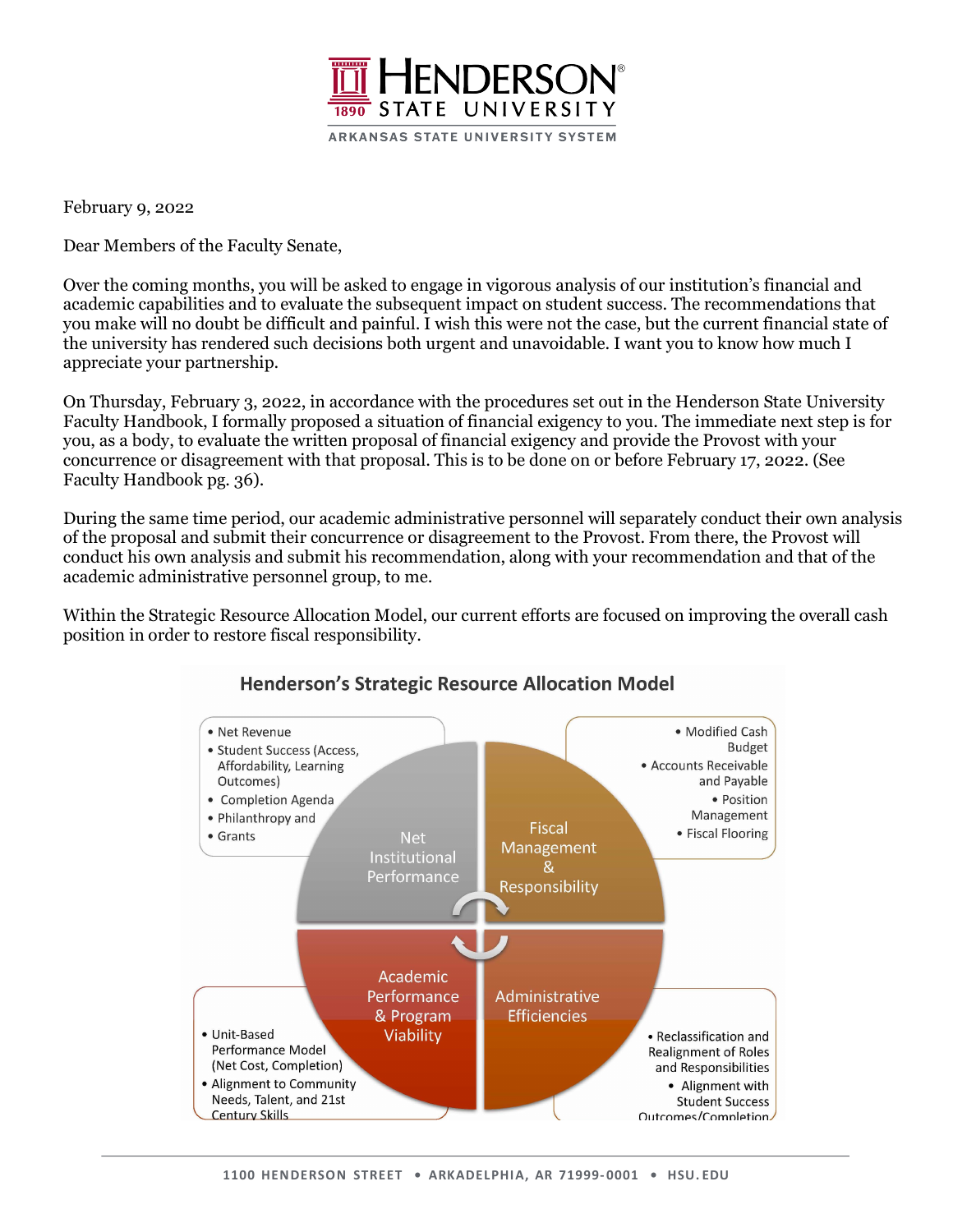The following steps defined by financial exigency are required to improve academic performance and overall institutional sustainability.

## **Action Required by the Arkansas State University System Board of Trustees**:

I plan to present an update to the ASU System Board at the regularly-scheduled meeting on March 11, 2022. However, the Board will consider a decision regarding the financial exigency recommendation at a separate, specially-called meeting due to the 30-day window stated in the Faculty Handbook for this action.

## **Actions to be Taken by the Provost and Faculty Senate**:

If the Board certifies a financial exigency, the next step in the process is for the Provost to initiate actions to ameliorate this crisis. Specifically, the Provost will have 30 days from the Board declaration of financial exigency to work with the faculty (either through the Faculty Senate or a Senate-approved committee consisting of full-time faculty members) and the academic administrative personnel to make recommendations to me concerning program cuts and position eliminations. (See Faculty Handbook pgs. 36, 38). This element of the process will be informed by an academic performance portfolio with various levels of data that will assist in the decision making process. The Provost and the group representing the faculty (Senate or committee) will need to make representations concerning:

- 1. What programs should be eliminated or reduced
- 2. Which faculty members will be let go from programs recommended for reduction but not elimination (See Faculty Handbook pgs. 36, 38).

The week after spring break, I intend to present the Provost with the following to help make these recommendations:

- A specific financial target for the reduction of annualized costs through program and instructional line eliminations
- A proposed framework and overall academic performance portfolio to be utilized for allocating resources for a Reimagined Henderson that achieves cost savings through the reorganization of the academic administrative structure and refocuses our academic programs on institutional performance measures described on a net cost basis
- A proposed framework and assessment for student success measures (programmatic enrollment, completion) that empowers students to complete degrees that align to 21st century workforce needs
- Access to an academic performance and viability portfolio defined by institutional research and data analysis tools

With respect to programs proposed for reduction but not elimination, the Faculty Handbook (pg. 38) charges the Provost and the Faculty Senate or committee with the duty to:

- 1. Identify all faculty members who are professionally capable of meeting the essential needs of such programs
- 2. Explore alternatives that will maintain a strong academic program and minimize losses to affected students and faculty members
- 3. Recommend specific faculty members for termination of appointment

In determining which faculty members to recommend for termination of appointment, the Provost and Faculty Senate or committee must first identify which faculty members are essential for meeting program needs and must do so in consultation with all faculty members in the